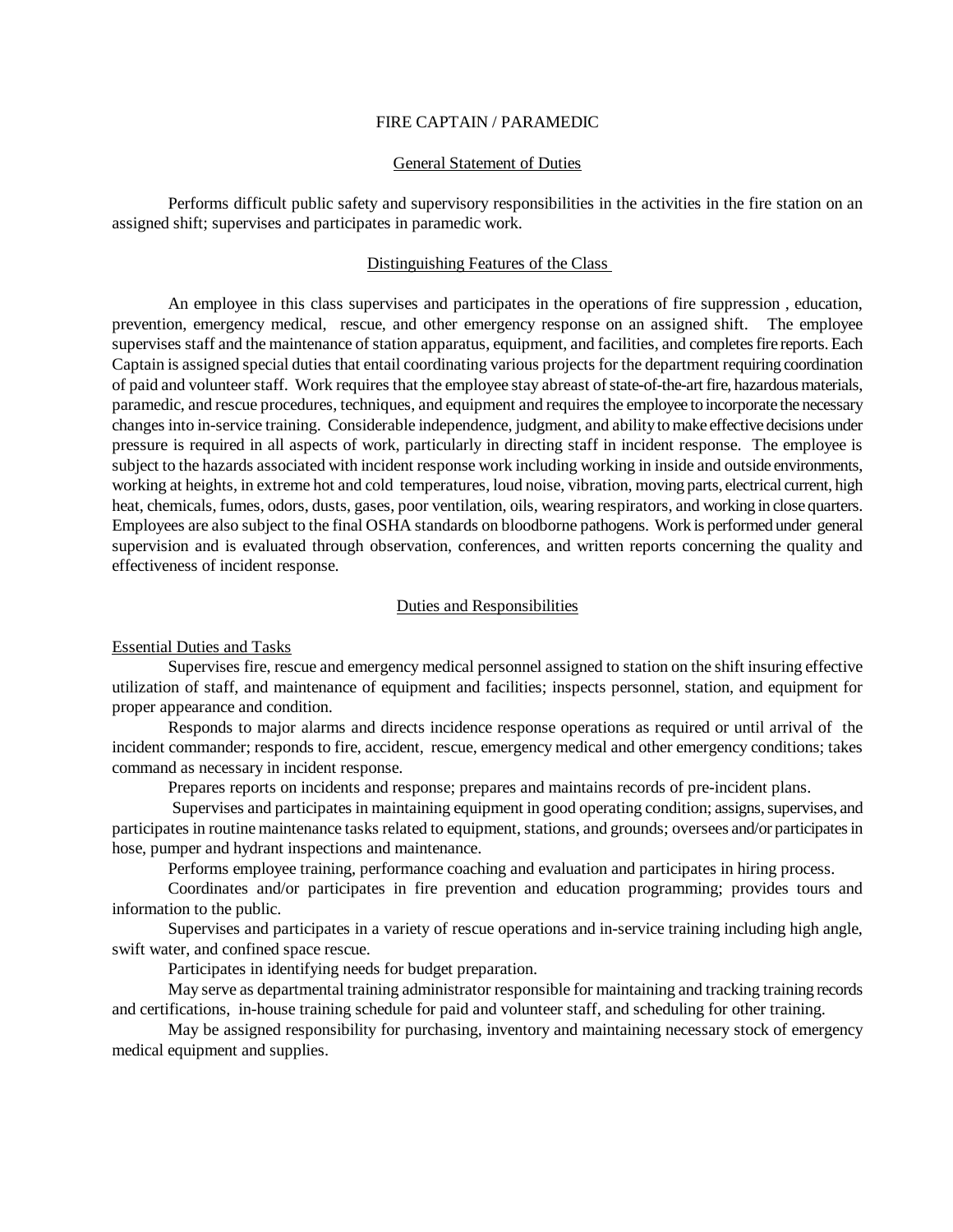Fire Captain/Paramedic Page 2

May be assigned responsibility for equipping trucks with all necessary supplies and materials and insuring maintenance and readiness of all apparatus and equipment including coordination of pumper, hose and hydrant testing.

May be assigned responsibility for fire prevention and education programming including planning for Fire Prevention Week.

May be assigned responsibility for assisting with the hiring and orientation of department staff.

### Additional Job Duties

Performs related duties as required.

# Recruitment and Selection Guidelines

# Knowledges, Skills, and Abilities

Thorough knowledge of modern methods of combating fires, incidence response, and of the use and maintenance of related equipment.

Considerable knowledge of advanced lift support methods and principles and of the protocols approved by the County medical director.

Thorough knowledge of departmental rules and regulations.

Thorough knowledge of the physical layout of the Town and related facilities.

Working knowledge of the application of information technology to the work of the position.

Working knowledge of modern and effective supervisory principles and practices including motivations, communications, safety, leadership, and performance coaching and evaluation.

Working knowledge of the organization's budgeting, purchasing and personnel policies and procedures.

Ability to plan, organize, and implement various departmental programs successfully such as fire education, fire safety inspections, staff training, fire prevention, equipment testing, or other assigned programs.

Ability provide leadership and inspire calm control while supervising emergency incident scenes.

Ability to maintain effective working relationships with employees and members of the public.

Ability to make sound judgments in emergency situations.

### Physical Requirements

Must be able to physically perform the basic life functions of climbing, balancing, stooping, kneeling, crouching, crawling, reaching, pushing, pulling, lifting, grasping, feeling, talking, and hearing.

Must be able to perform heavy work exerting up to 100 pounds of force occasionally, and/or up to 50 pounds of force frequently, and/or up to 20 pounds of force constantly to move objects.

Must possess visual acuity to size up the volume and extent of fire involvement in structures, to operate heavy fire apparatus in emergency situations, and to prepare records and reports.

## Desirable Education and Experience

Graduation from a community college with a degree in fire science or related field supplemented by advanced courses and seminars in fire service and emergency medical service; and considerable experience of an increasingly responsible nature in the fire service; or an equivalent combination of experience and education.

## Special Requirements

Possession of a valid class B North Carolina driver's license. Possession of NC Firefighter II certificate.